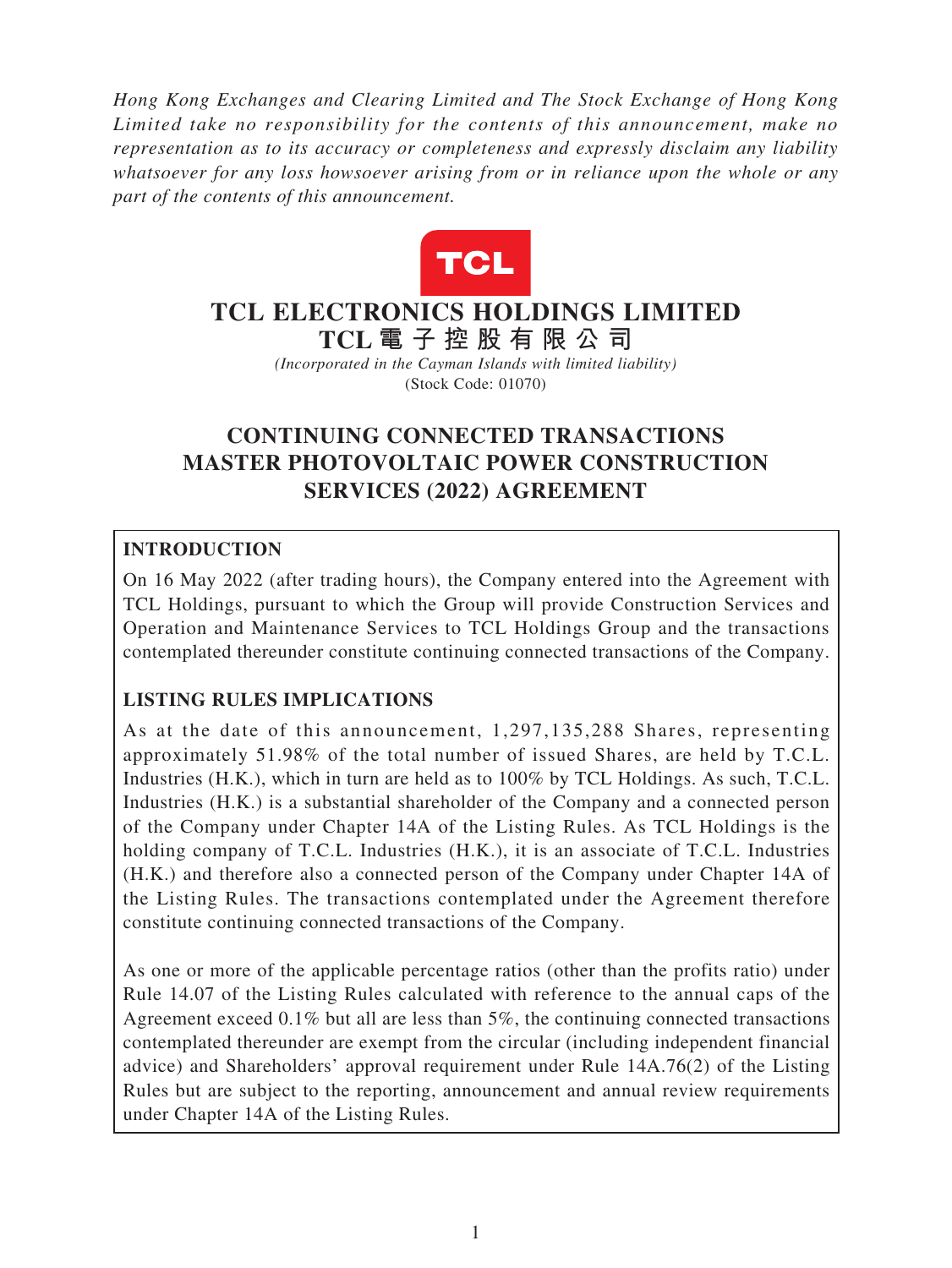## **INTRODUCTION**

As set out in the Company's another announcement of 16 May 2022, the Group offers a range of services under its photovoltaic business to its clients covering individual clients and business clients.

On 16 May 2022 (after trading hours), the Company entered into the Agreement with TCL Holdings, pursuant to which the Group will provide Construction Services and Operation and Maintenance Services to TCL Holdings Group and the transactions contemplated thereunder constitute continuing connected transactions of the Company.

### **MASTER PHOTOVOLTAIC POWER CONSTRUCTION SERVICES (2022) AGREEMENT**

The material terms of the Agreement are summarised below:

| Date:                | 16 May 2022 (after trading hours)                                                                                                                                                                                                                                                                                                                                                                                                          |
|----------------------|--------------------------------------------------------------------------------------------------------------------------------------------------------------------------------------------------------------------------------------------------------------------------------------------------------------------------------------------------------------------------------------------------------------------------------------------|
| Parties:             | The Company (for itself and on behalf of the Group);<br>(i)<br>and                                                                                                                                                                                                                                                                                                                                                                         |
|                      | TCL Holdings (for itself and on behalf of TCL<br>(ii)<br>Holdings Group).                                                                                                                                                                                                                                                                                                                                                                  |
| Duration:            | From 16 2022 to 31 December 2022 (both days inclusive).                                                                                                                                                                                                                                                                                                                                                                                    |
| Condition precedent: | The Agreement is conditional on and subject to the<br>compliance by the Company with relevant Listing Rules<br>requirements in respect of the Agreement.                                                                                                                                                                                                                                                                                   |
| Major terms:         | <b>Construction Services</b>                                                                                                                                                                                                                                                                                                                                                                                                               |
|                      | Each member of TCL Holdings Group may from time to time<br>at its absolute discretion request members of the Group to<br>provide Construction Services in its ordinary and usual<br>course of business, and the relevant member of the Group<br>may at its absolute discretion decide whether to provide<br>Construction Services to the relevant member of TCL<br>Holdings Group.                                                         |
|                      | Subject to the consent of the relevant member of TCL<br>Holdings Group, the relevant member of the Group may<br>sub-contract work under the Construction Services in<br>accordance with the relevant terms of the individual<br>agreements under the Agreement, provided that the Company<br>shall ensure that all applicable requirements under the<br>Listing Rules (if any) have been complied with before<br>sub-contracting any work. |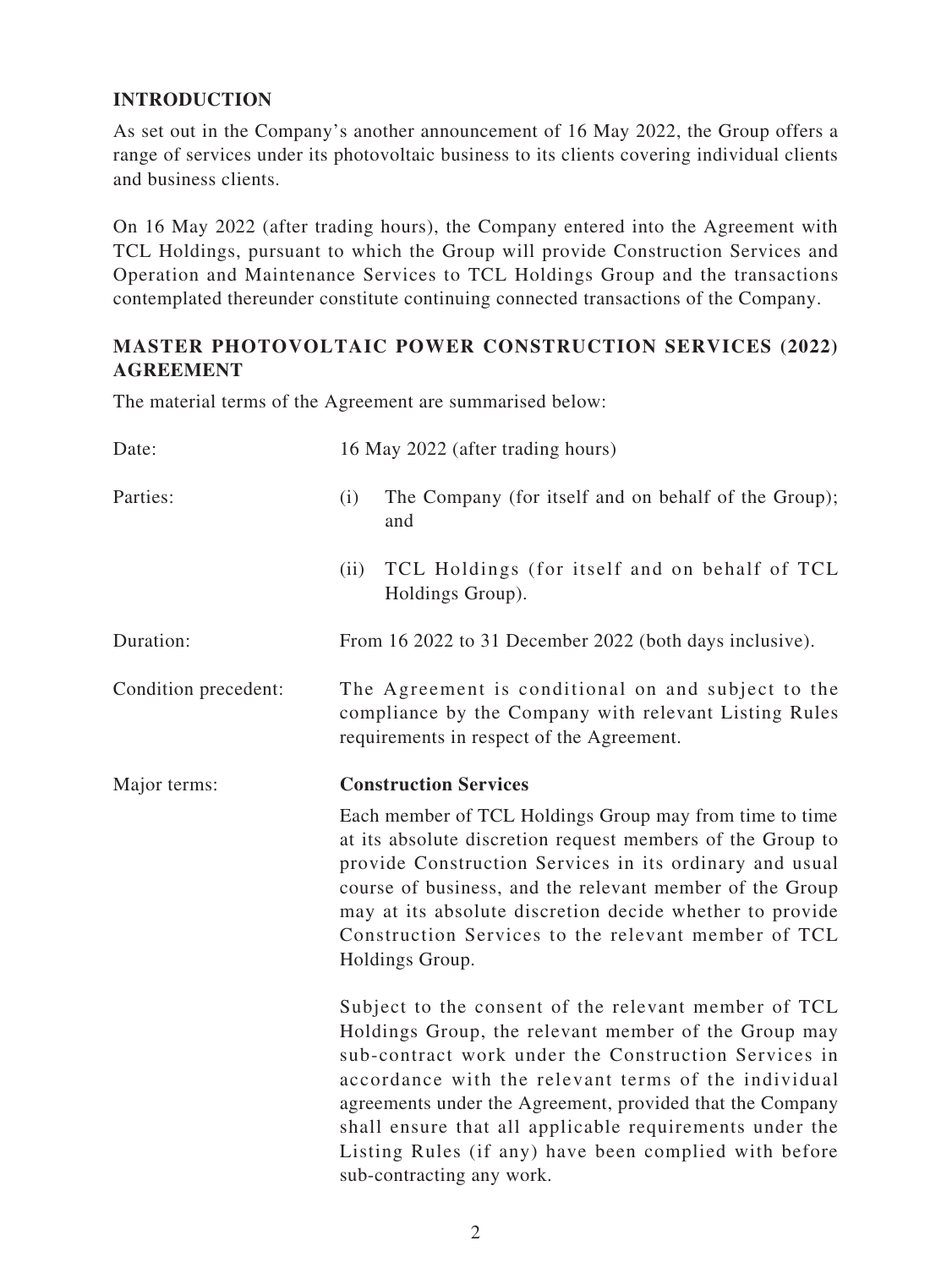The terms and conditions (including service fees, payment terms, scope of work, materials required, insurance, quality warranty, standard of completion inspection, etc.) of any Construction Services conducted pursuant to the Agreement shall be agreed between relevant member(s) of the Group and TCL Holdings Group in writing by individual agreement(s) from time to time. The terms of such individual agreements shall be consistent with the Agreement save and except for the clauses regarding applicable law and dispute resolution.

The service fees for Construction Services shall be payable in accordance with the payment terms and time as specified in the individual agreements.

#### **Operation and Maintenance Services**

Each member of TCL Holdings Group may from time to time at its absolute discretion request members of the Group to provide Operation and Maintenance Services in its ordinary and usual course of business, and the relevant member of the Group may at its absolute discretion decide whether to provide Operation and Maintenance Services to the relevant member of TCL Holdings Group.

The terms and conditions (including service fees, payment terms and scope of work, etc.) of any Operation and Maintenance Services conducted pursuant to the Agreement shall be agreed between relevant member(s) of the Group and TCL Holdings Group in writing by individual agreement(s) from time to time. The terms of such individual agreements shall be consistent with the Agreement save and except for the clauses regarding applicable law and dispute resolution.

The service fees for Operation and Maintenance Services shall be payable in accordance with the payment terms and time as specified in the individual agreements.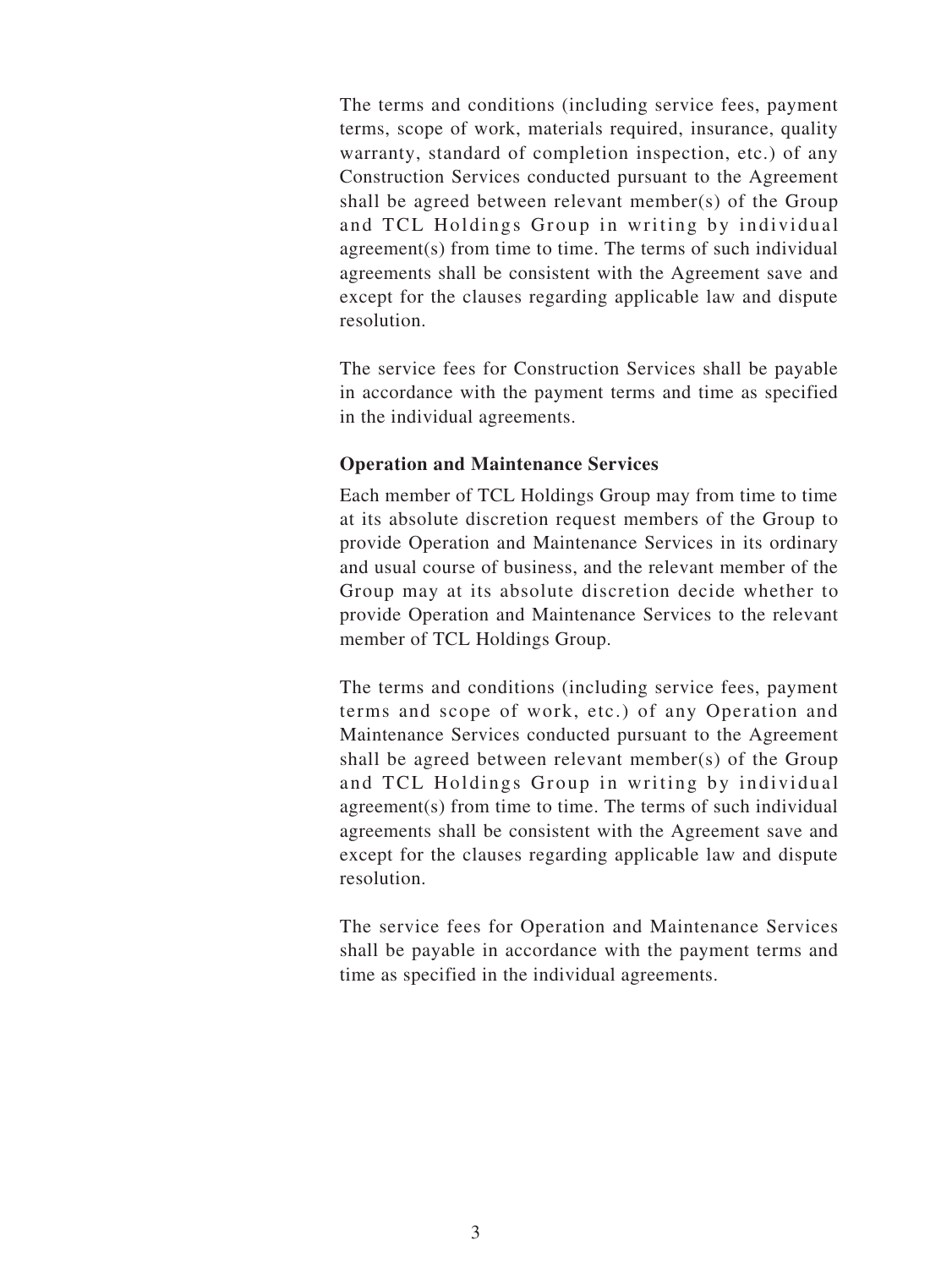Pricing policy and basis of price determination: The overall terms and conditions (including but not limited to service fees) as a whole of the Construction Services and Operation and Maintenance Services offered by the relevant member of TCL Holdings Group to the relevant member of the Group shall be no less favourable to the relevant member of the Group than those offered by Independent Third Parties and shall be on normal commercial terms. Each individual agreement shall be negotiated on an arm's length basis.

> In determining whether the overall terms and conditions are no less favourable to the relevant member of the Group than those offered by Independent Third Parties, the Group will take into account all relevant factors including the service fees, prices of raw materials and equipment for the relevant projects, staff cost, business development plans of the Group and the fair market price ranges and pricing terms of service of identical, or (if that is not available) of comparable or similar type, scale, quality, specifications, required time, etc. offered by Independent Third Parties in the market as at the time when the individual agreement is entered into.

#### **INTERNAL CONTROL PROCEDURES AND PRICING POLICIES**

In addition to the pricing policy disclosed under the section headed "MASTER PHOTOVOLTAIC POWER CONSTRUCTION SERVICES (2022) AGREEMENT" above, the Company has also adopted the following internal control procedures and pricing policies to supervise the continuing connected transactions contemplated under the Agreement:

- (i) The Group will periodically collect market information from connected persons and Independent Third Parties and maintain such information under its internal database. Before each continuing connected transaction is to be carried out, the Group will compare the terms offered by the relevant connected person with the market data in its internal database to ensure the overall terms offered by such connected person are on normal commercial terms and no less favourable to the Group than those offered by Independent Third Parties.
- (ii) The finance department of the Group will maintain a database to record and monitor the aggregate transaction amounts under the continuing connected transactions from time to time and prepare a monthly report on the status of the aggregate transaction amounts which will be submitted to the finance director of the Group for review.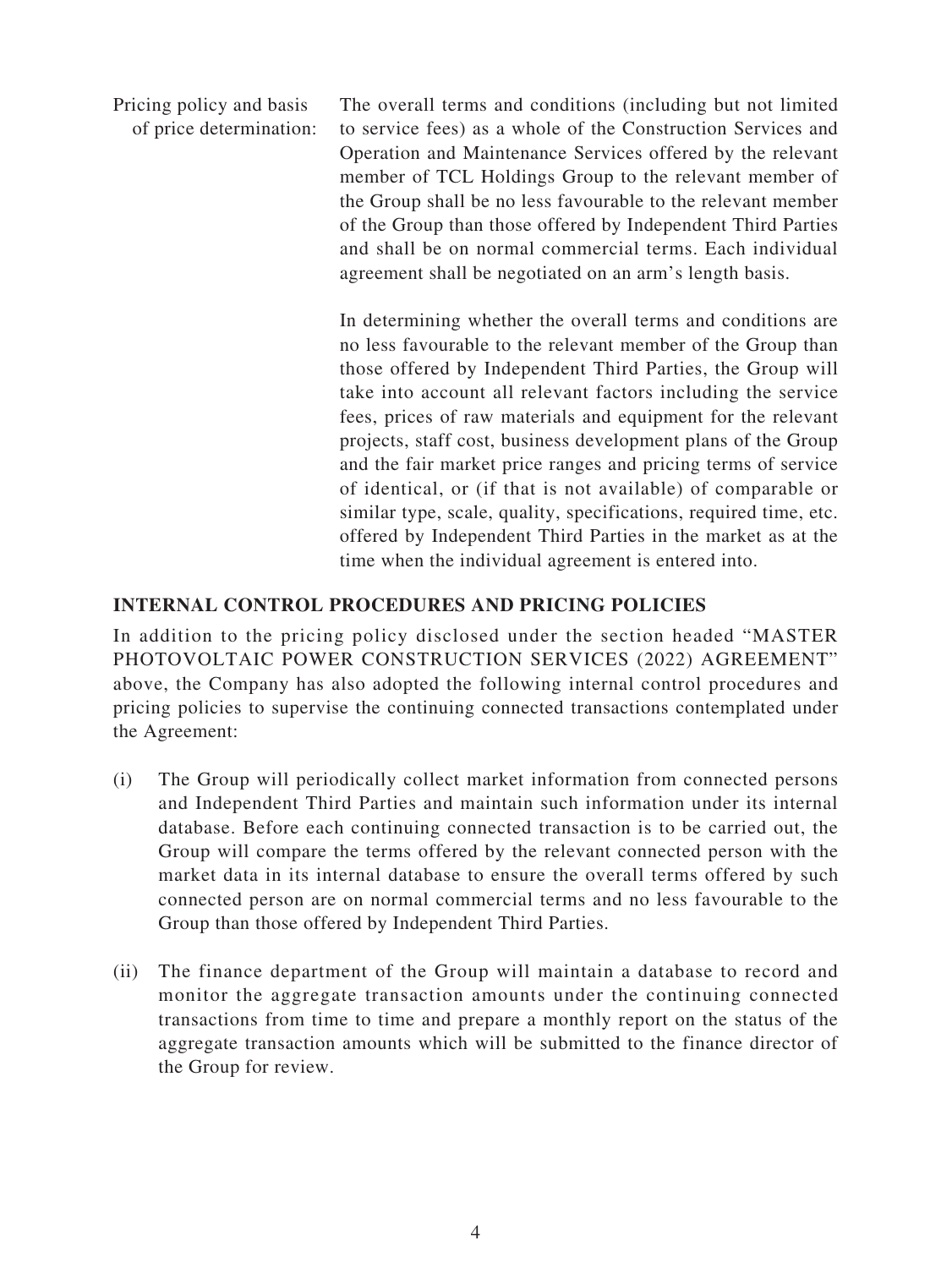- (iii) Before conducting any transactions with connected persons, the finance department would confirm the utilisation status of the annual caps to ensure that the Group still has sufficient room under the annual caps for carrying out the relevant continuing connected transactions. The finance department would on a regular basis review the continuing connected transactions carried out during the period under review to assess (i) whether the continuing connected transactions of the Group have been carried out in accordance with the terms of the relevant agreement and the Company's pricing policy; and (ii) the transactions amount during the month under review, the aggregate amount of transactions conducted during the relevant financial year and whether the relevant annual caps have been exceeded. If it is anticipated that the annual caps may be exceeded if the Company is to carry out the proposed transactions, the Company would take all appropriate steps in advance to comply with the relevant requirements under the Listing Rules including but not limited to revising the relevant annual caps before entering into the proposed transactions.
- (iv) Every time before conducting any continuing connected transactions, the relevant department of the Group would first prepare the relevant individual agreement for the continuing connected transactions and submit to the internal control unit and legal department of the Group for review and approval. The internal control unit and the legal department of the Group would review the terms of the proposed transaction and the draft individual agreement to be entered into to make sure that the terms are in compliance with the Agreement and the pricing policy of the Group and that the overall terms and conditions (including prices and payment terms) are no less favourable to the Group than those offered by Independent Third Parties. The transactions could only be carried out after the internal control unit and the legal department have separately given their approval therefor.
- (v) In order to maintain a fair assessment of the overall terms, when a member of the Group is requested to provide Construction Services and/or Operation and Maintenance Services to TCL Holdings Group, the Group will obtain quotations for comparable or similar services from at least two Independent Third Parties whom the Group considers are able to provide the required services of satisfactory quality and at satisfactory standard (or, if not available or if it is unduly burdensome and costly to do so, the Group will compare the offer for TCL Holdings Group with those quotations offered by the Group to Independent Third Parties for comparable or similar services), to make sure that the service fees and terms and conditions as a whole to be offered by the Group under the contract for Construction Services and/or Operation and Maintenance Services (as the case may be) are no less favourable to the Group than those offered to the Group by Independent Third Parties or no more favourable to TCL Holdings Group than those offered by the Group to Independent Third Parties (as the case may be) for comparable or similar services under prevailing local market conditions. To the extent where there are no similar or comparable services from Independent Third Parties, the Group will obtain quotation information from TCL Holdings Group to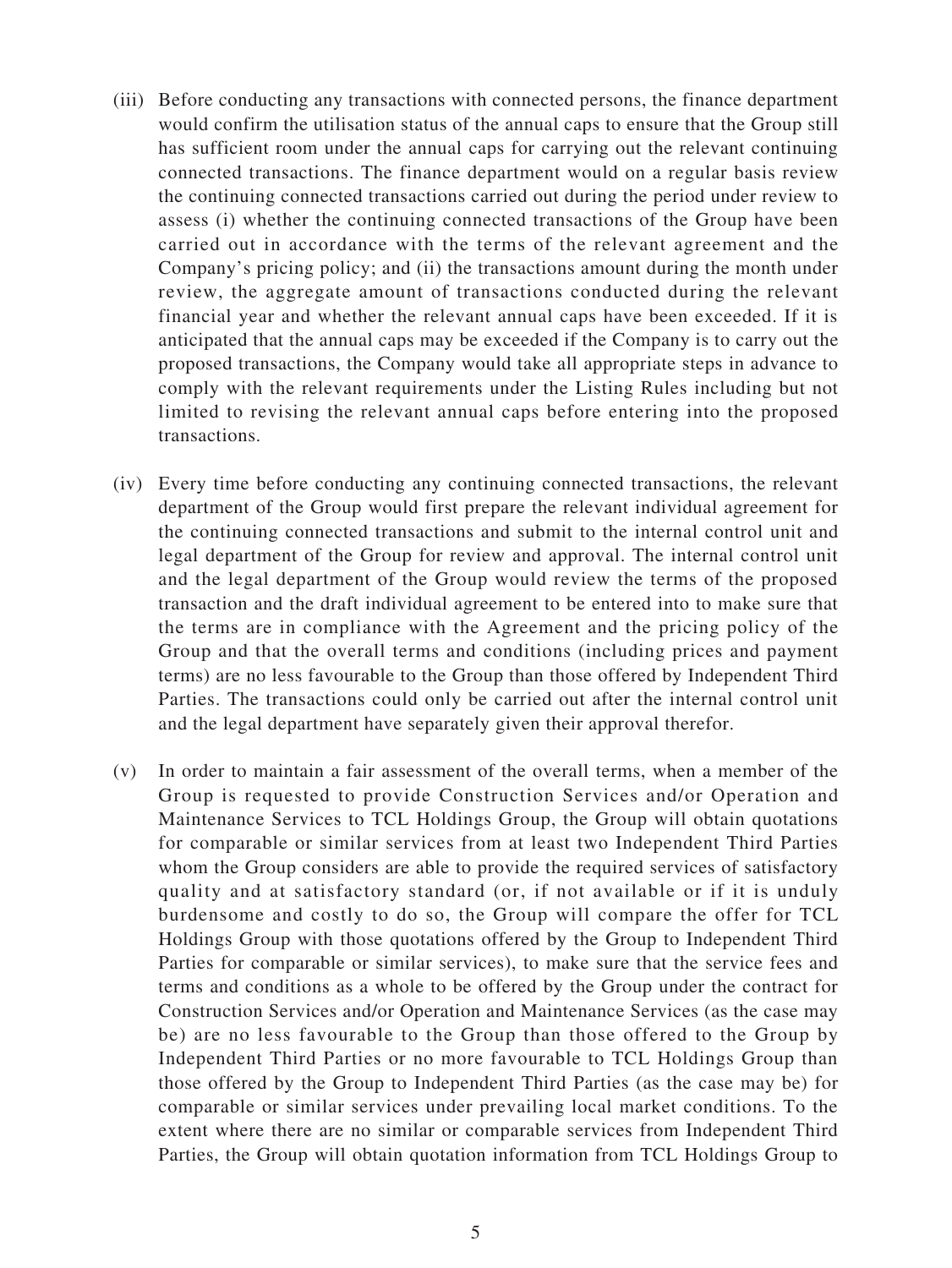ensure that the prices payable by TCL Holdings Group to the Group shall be no less favourable than those payable by TCL Holdings Group to Independent Third Parties. The Group may also make reference to the open bidding information of similar services or projects to ensure that the pricing of the Construction Services and/or Operation and Maintenance Services is within market range.

(vi) The Group would also from time to time identify further Independent Third Parties whom it considers are capable of providing the required services of satisfactory quality and at satisfactory standard, and obtain quotations for the required Construction Services and/or Operation and Maintenance Services from them upon identification.

#### **Annual review of the continuing connected transactions**

- (i) The independent non-executive Directors shall review annually the Agreement and the transactions thereunder and confirm in the Company's corresponding annual report that the Agreement and the transactions thereunder have been entered into:
	- (a) in the ordinary and usual course of business of the Group;
	- (b) on normal commercial terms or better; and
	- (c) according to the respective agreements governing them and on terms that are fair and reasonable and in the interests of the Shareholders as a whole.
- (ii) The auditor of the Company shall review annually the Agreement and the transactions thereunder and confirm in a letter to the Board (a copy of which shall be provided to the Stock Exchange at least 10 business days prior to the bulk printing of the Company's annual report) that the Agreement and the transactions contemplated thereunder:
	- (a) have received the approval of the Board;
	- (b) have been, in all material respects, in accordance with the pricing policies of the Group (for those agreements involving the provision of goods and/or services by the Group);
	- (c) have been entered into, in all material respects, in accordance with the relevant agreements governing the transactions; and
	- (d) have not exceeded the caps.
- (iii) The Directors shall state in the Company's annual report whether its auditor has confirmed the matters stated in Rule 14A.56 of the Listing Rules.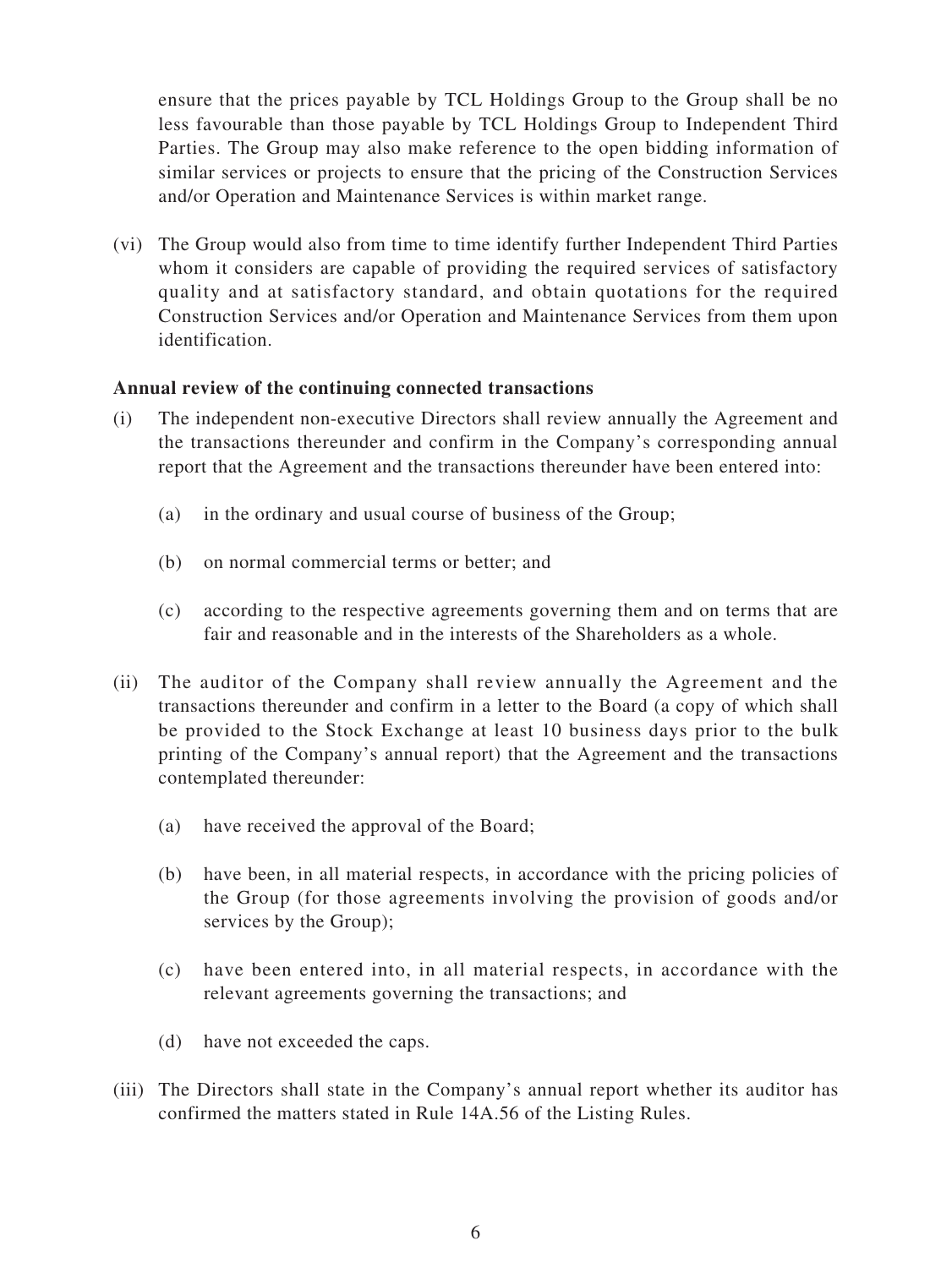- (iv) The Company shall promptly notify the Stock Exchange and publish an announcement if it knows or has reason to believe that the independent non-executive Directors and/or auditor of the Company will not be able to confirm the matters under Rules 14A.55 and 14A.56 of the Listing Rules.
- (v) The Company shall allow, and shall ensure that the counterparties to the continuing connected transactions shall allow the Company's auditor sufficient access to the relevant records for the purpose of the auditor's review of the continuing connected transactions in accordance with the Listing Rules.

### **PROPOSED ANNUAL CAPS**

The following table sets out the respective proposed annual caps for the transactions contemplated under the Agreement for the year ending 31 December 2022:

| <b>Continuing Connected Transactions</b>  | For the year ending<br>31 December 2022<br>HK\$'000 |
|-------------------------------------------|-----------------------------------------------------|
| <b>Construction Services</b>              |                                                     |
| Service fees to be received by the Group  | 426,000                                             |
| <b>Operation and Maintenance Services</b> |                                                     |
| Service fees to be received by the Group  | 10.000                                              |

#### **BASIS FOR DETERMINATION OF THE PROPOSED ANNUAL CAPS**

The Group has not provided services of the same nature as Construction Services and/or Operation and Maintenance Services to TCL Holdings Group historically.

The major factors for determining the proposed annual caps for the Agreement are set out below:

- (i) the projected demand for Construction Services for the year ending 31 December 2022, in particular, the expected demand arising from the policies of central government of the PRC of reducing carbon emission and achieving carbon neutrality, as well as the policies of encouraging building of photovoltaic power stations by providing subsidies;
- (ii) the projected demand for Operation and Maintenance Services, which is expected to be proportional to the demand for Construction Services for the year ending 31 December 2022 as the Group anticipates that TCL Holdings Group would engage the Group's Operation and Maintenance Services for all the photovoltaic power facilities built under the Construction Services; and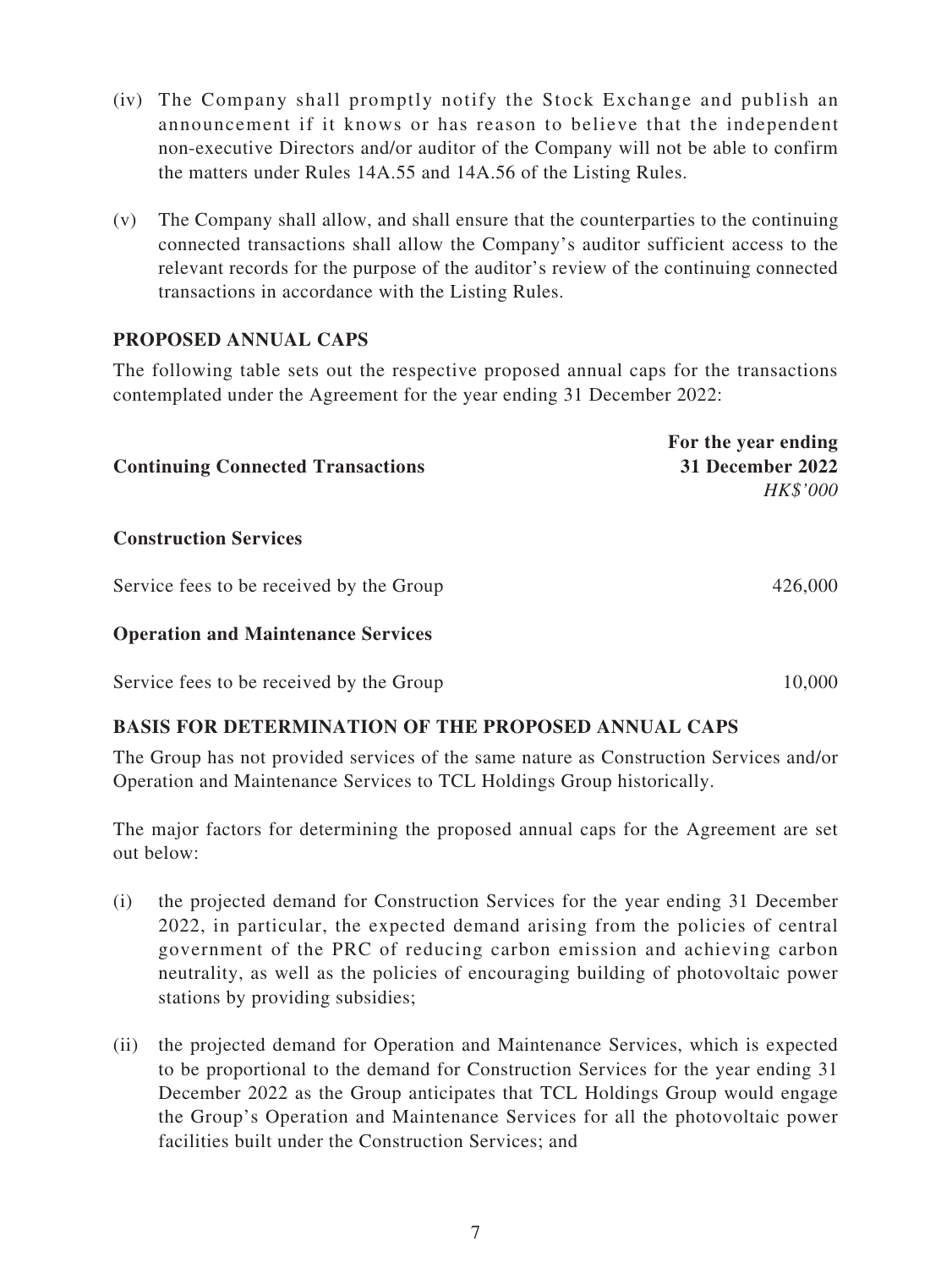(iii) the projected price of raw materials, machinery and labour costs during the term of the Agreement.

As mentioned in the section headed "REASONS FOR AND BENEFITS OF THE CONTINUING CONNECTED TRANSACTIONS" below, the photovoltaic business of the Group is at a relatively early stage and hence it is difficult for the Group to accurately estimate the demand for Construction Services and Operation and Maintenance Services during the term of the Agreement. Accordingly, the Group may need to revise upwards the proposed annual caps under the Agreement if the demand for Construction Services and/or Operation and Maintenance Services exceeds the expectation of the Group. In such circumstances, the Company will take all appropriate steps to comply with the relevant requirements under the Listing Rules including but not limited to obtaining Shareholders' approval where necessary.

### **REASONS FOR AND BENEFITS OF THE CONTINUING CONNECTED TRANSACTIONS**

The Group has expanded into the field of photovoltaic business to further diversify its business scope and to leverage its close relationships in vertical business chain, extensive sales channels, strong financial resources and technology.

Under the current business model of the Group in the photovoltaic sector, the Group would provide one-stop services to business clients and individual client involving design, procurement, construction, assembly, operation and maintenance of photovoltaic power generators. In view of the substantial capital investment required for building and maintenance of photovoltaic power generators, some of the potential clients, especially individual clients, may be in need of financial resources for financing the building of photovoltaic power generators. In order to offer convenient and affordable photovoltaic power generators and increase the Group's competitiveness, the Group will also offer finance matching services where necessary. Therefore, depending on the financial need of clients, the Group's business model will be different.

For potential clients that require financial support (which are expected to be usually individual clients), the Group will adopt an "Engineering, Procurement and Construction" (EPC) model, coupled with finance matching services by matching financiers (including members of TCL Holdings Group) with such potential clients. For details of such transactions involving co-operation on finance matching arrangement with TCL Holdings Group, please refer to the other announcement of the Company dated 16 May 2022 in relation to the entering into of the master finance lease (2022) agreement among the Company, TCL Holdings and TCL Finance Lease (Zhuhai) Co., Ltd.\* (TCL 融資租賃(珠海)有限公司).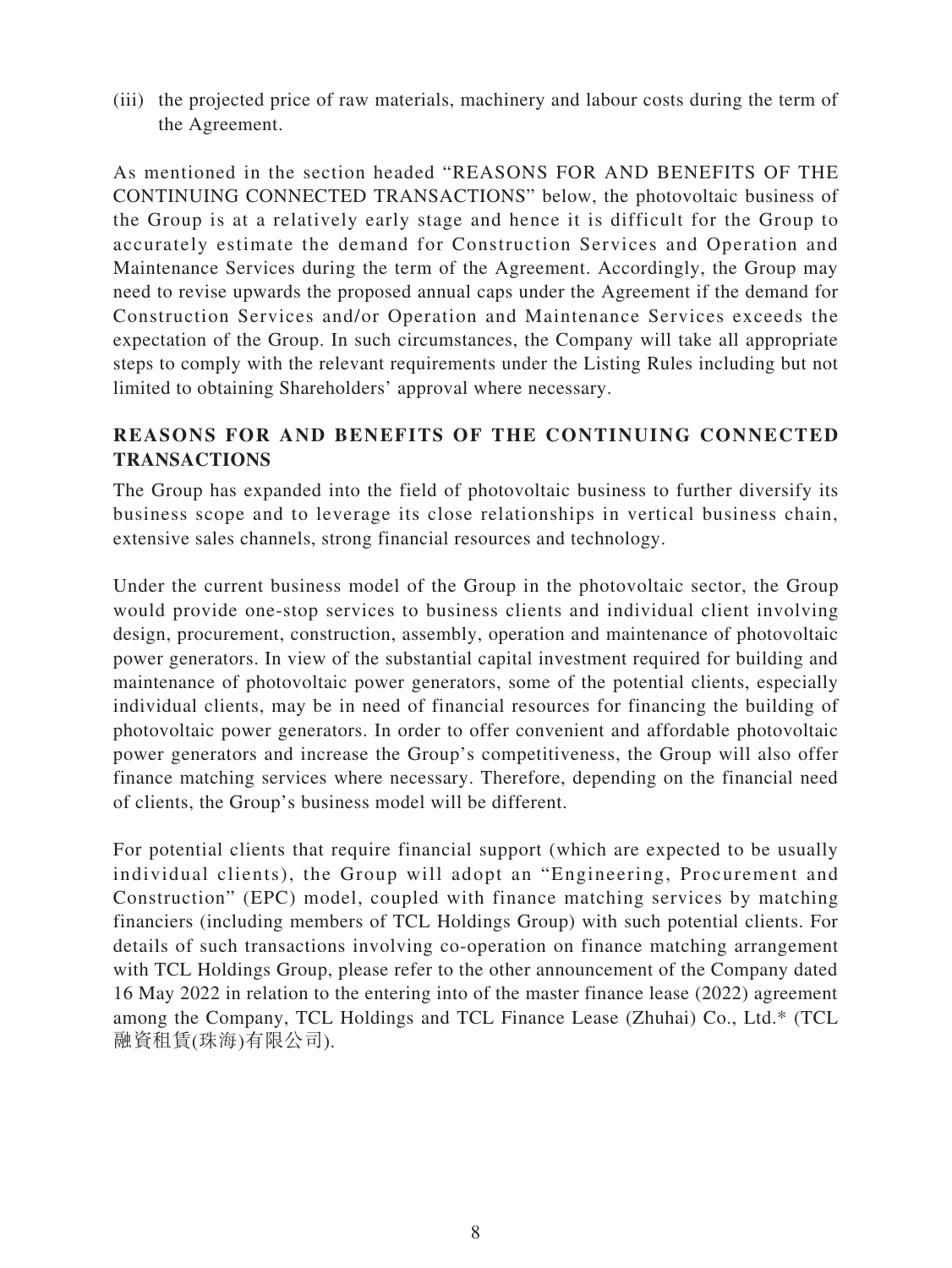For potential clients which have adequate financial resources to purchase the photovoltaic generators (which are expected to be mainly business clients), the Group will enter into transactions with them directly and provide them with one-stop photovoltaic power generator services similar to Construction Services and Operation and Maintenance Services. While the Group may provide such services directly to Independent Third Party business clients, as the photovoltaic business of the Group is still at a relatively early stage, the Group considers that it is more prudent and beneficial for the Group to also co-operate with TCL Holdings Group to share risk and extend the reach to a wider clientele network. On the one hand, the Group has the necessary know-how, expertise and human resources in providing Construction Services and Operation and Maintenance Services. On the other hand, TCL Holdings Group, which has solid financial resources, is interested in promoting the use of photovoltaic power in the community in support of the national policy of emission reduction and carbon neutrality in the PRC, by participating in the construction of photovoltaic power generators for various facilities such as hospitals, schools, factories and warehouses, hence is expected to provide a steady demand for Construction Services and/or Operation and Maintenance Services. Via the Agreement, the Group and TCL Holdings Group could together operate under the "Build-Transfer" (BT) and "Build-Operate-Transfer" (BOT) models on project basis whereas the Group will provide Construction Services and Operation and Maintenance Services to TCL Holdings Group which could in turn transfer the projects to the business clients, and the Group will be able to receive service fees from TCL Holdings Group like under EPC model directly without having to bear the financing of construction expenditures of the entire project on its own if the BT and BOT models are undertaken by the Group solely. Accordingly, the co-operation with TCL Holdings Group under the Agreement is expected to help consolidating the foundation of the Group's photovoltaic business and facilitating its future development.

In light of the above, the Directors (including the independent non-executive Directors) are of the view that the terms of the Agreement, the transactions contemplated thereunder and the proposed annual cap are fair and reasonable, on normal commercial terms or better, entered into in the ordinary and usual course of business of the Group, and in the interest of the Company and the Shareholders as a whole.

#### **LISTING RULES IMPLICATIONS**

As at the date of this announcement, 1,297,135,288 Shares, representing approximately 51.98% of the total number of issued Shares, are held by T.C.L. Industries (H.K.), which in turn are held as to 100% by TCL Holdings. As such, T.C.L. Industries (H.K.) is a substantial shareholder of the Company and a connected person of the Company under Chapter 14A of the Listing Rules. As TCL Holdings is the holding company of T.C.L. Industries (H.K.), it is an associate of T.C.L. Industries (H.K.) and therefore also a connected person of the Company under Chapter 14A of the Listing Rules. The transactions contemplated under the Agreement therefore constitute continuing connected transactions of the Company.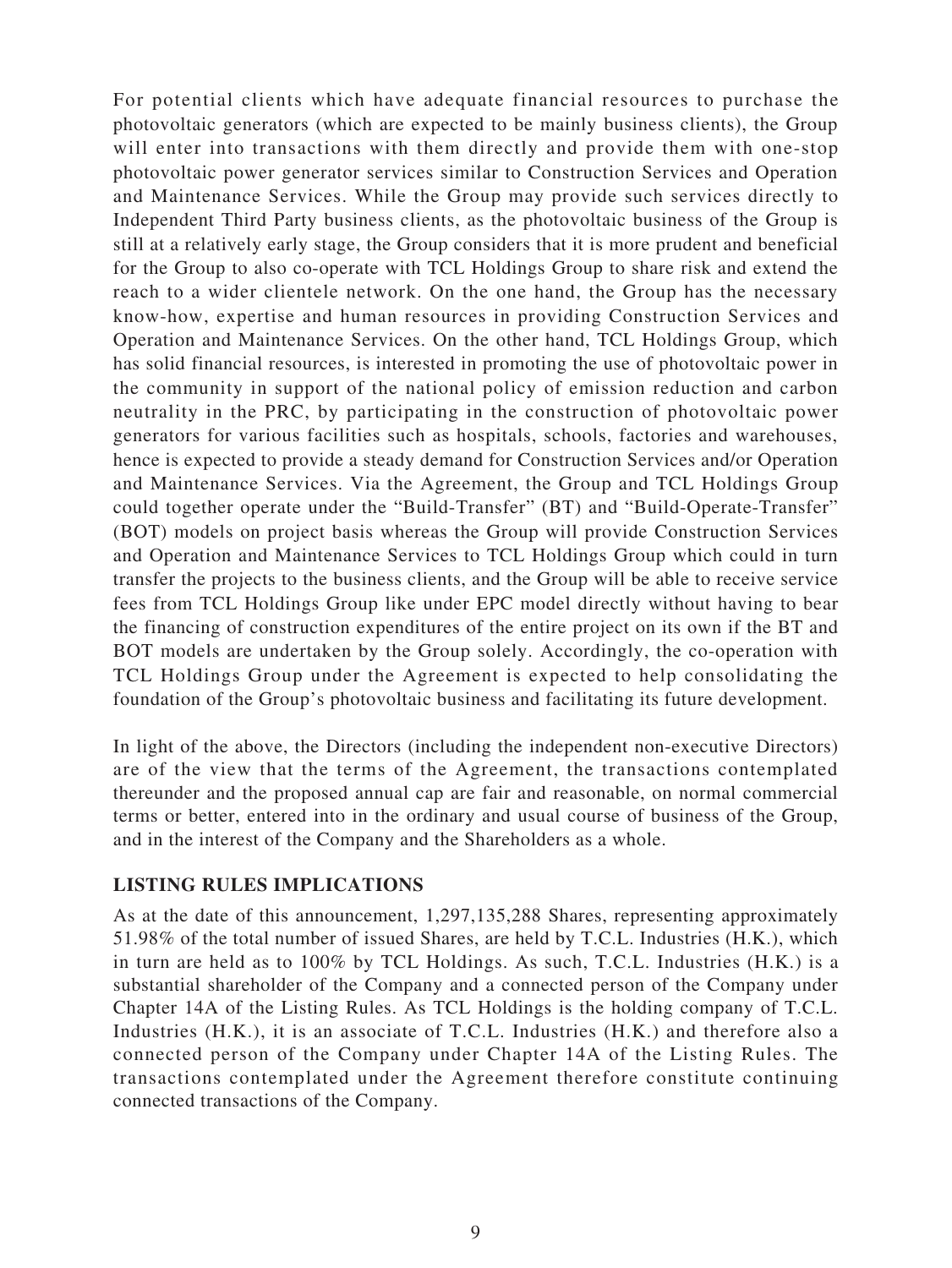As one or more of the applicable percentage ratios (other than the profits ratio) under Rule 14.07 of the Listing Rules calculated with reference to the annual caps of the Agreement exceed 0.1% but all are less than 5%, the continuing connected transactions contemplated thereunder are exempt from the circular (including independent financial advice) and Shareholders' approval requirement under Rule 14A.76(2) of the Listing Rules but are subject to the reporting, announcement and annual review requirements under Chapter 14A of the Listing Rules.

Notwithstanding the respective interest and/or roles of certain Directors in TCL Holdings Group, in particular, as at the date of this announcement, (i) Ms. DU Juan is also a director and the chief executive officer of TCL Holdings; (ii) Mr. WANG Cheng is also a director of TCL Holdings; (iii) Mr. HU Dien Chien is also the chief financial officer of TCL Holdings; and (iv) Mr. SUN Li is also the chief technology officer of TCL Holdings, as their respective direct or indirect interests in TCL Holdings Group are insignificant and that none of the TCL Associates are associates of any of the Directors, none of them is considered as having a material interest in the transactions contemplated under the Agreement, therefore all Directors are entitled to vote on the Board resolutions for considering and approving the Agreement pursuant to the Articles.

#### **GENERAL INFORMATION OF THE PARTIES**

The Group is principally engaged in the research and development, manufacturing and sale of consumer electronic products such as smart screens and mobile communication devices and independently develops home Internet services. The Group actively transforms and innovates under the strategy of "Value Led by Brand with Relative Cost Advantage". Focusing on the mid-to-high-end markets around the world, the Group strives to consolidate the "intelligent IoT ecosystem" strategy with all-category layout and is committed to providing users with an all scenario smart and healthy life while developing into a world-leading smart technology company. For more information on the Group, please visit its official website at http://electronics.tcl.com (the information that appears in this website does not form part of this announcement).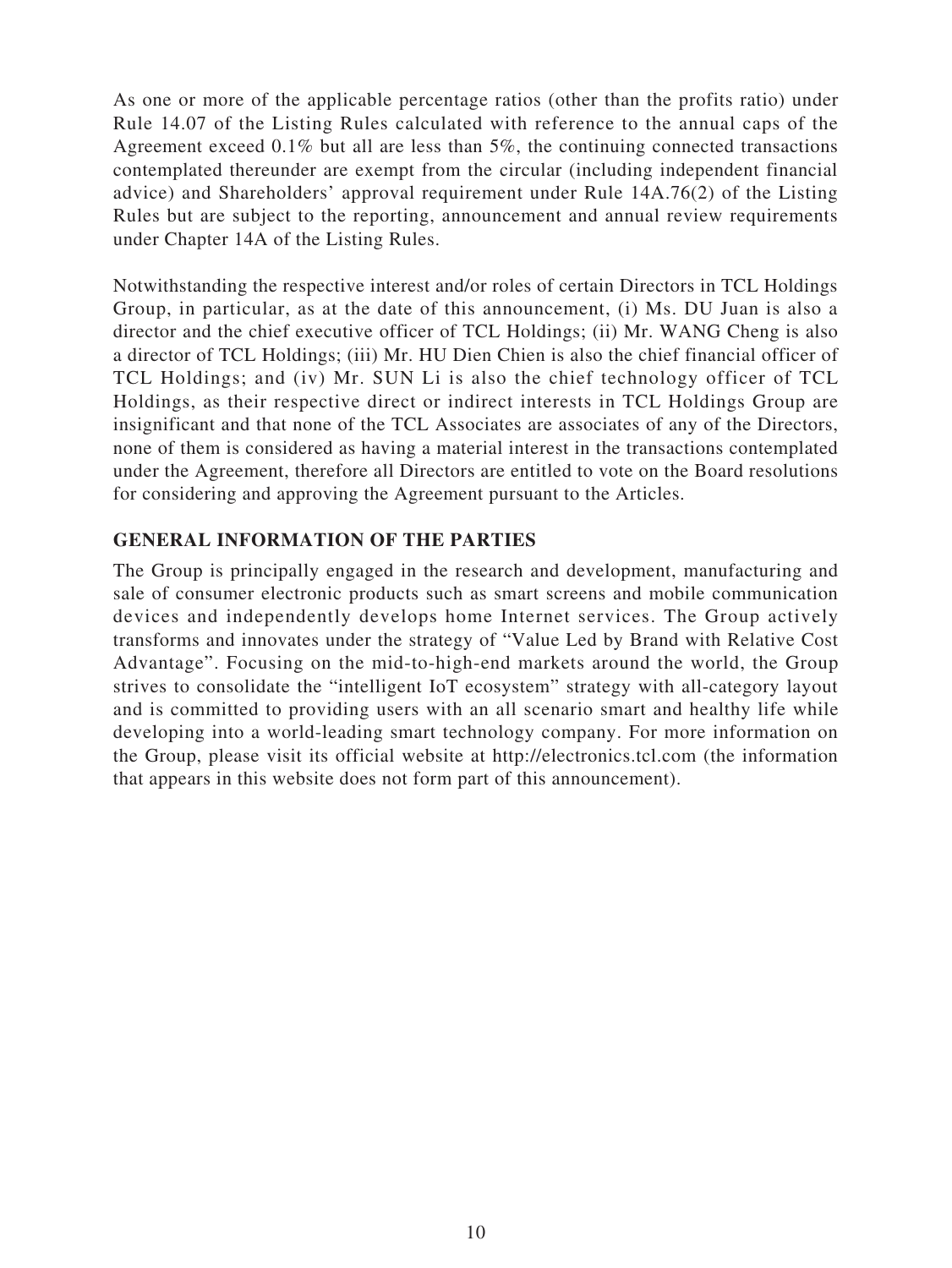TCL Holdings is an investment holding company with a diverse investment portfolio. Its investments are principally in the business of development, manufacturing and distribution of audio/video products, electronic products, communication equipment, home appliances, provision of cloud video conferencing services, intelligent manufacturing solutions, solid waste dismantling and disposal, development and leasing of building and industrial park, supply chain finance, etc.. As at the date of this announcement, TCL Holdings, through its wholly-owned subsidiary T.C.L. Industries (H.K.), held approximately 51.98% of the issued Shares and is the ultimate controlling shareholder of the Company. As at the date of this announcement, the shareholding structure of TCL Holdings is as follows:

| <b>Shareholders</b>                                                                                                                     | Approximate<br><b>Shareholding</b> |
|-----------------------------------------------------------------------------------------------------------------------------------------|------------------------------------|
| Ningbo Lida Zhihui Enterprise Management Partnership (Limited<br>Partnership)* (寧波礪達致輝企業管理合夥企業(有限合夥))                                   | 33.33%                             |
| Ningbo Lida Zhiheng Enterprise Management Partnership (Limited<br>Partnership)* (寧波礪達致恒企業管理合夥企業(有限合夥))                                  | 23.26%                             |
| Pan Mao (Shanghai) Investment Center (L.P.)*<br>(磐茂(上海)投資中心(有限合夥))                                                                      | 18.60%                             |
| Huizhou State-owned Asset Management Co., Ltd.*<br>(惠州市國有資產管理有限公司)                                                                      | 9.30%                              |
| Xiaomi Technology Co., Ltd.* (小米科技有限責任公司)                                                                                               | 9.30%                              |
| Beijing Xinrunheng Equity Investment Partnership (L.P.)*<br>(北京信潤恒股權投資合夥企業(有限合夥))                                                       | $4.65\%$                           |
| Shenzhen Qifu Guolong Small and Medium Micro-Enterprise Equity<br>Investment Fund Partnership (L.P.)*<br>(深圳市啓賦國隆中小微企業股權投資基金合夥企業(有限合夥)) | $1.55\%$                           |
| Total (Note)                                                                                                                            | 100.00%                            |

#### *Note:*

The figures shown in the above table were subject to rounding adjustment, accordingly the total figure may not be an arithmetic aggregation of the figures preceding it.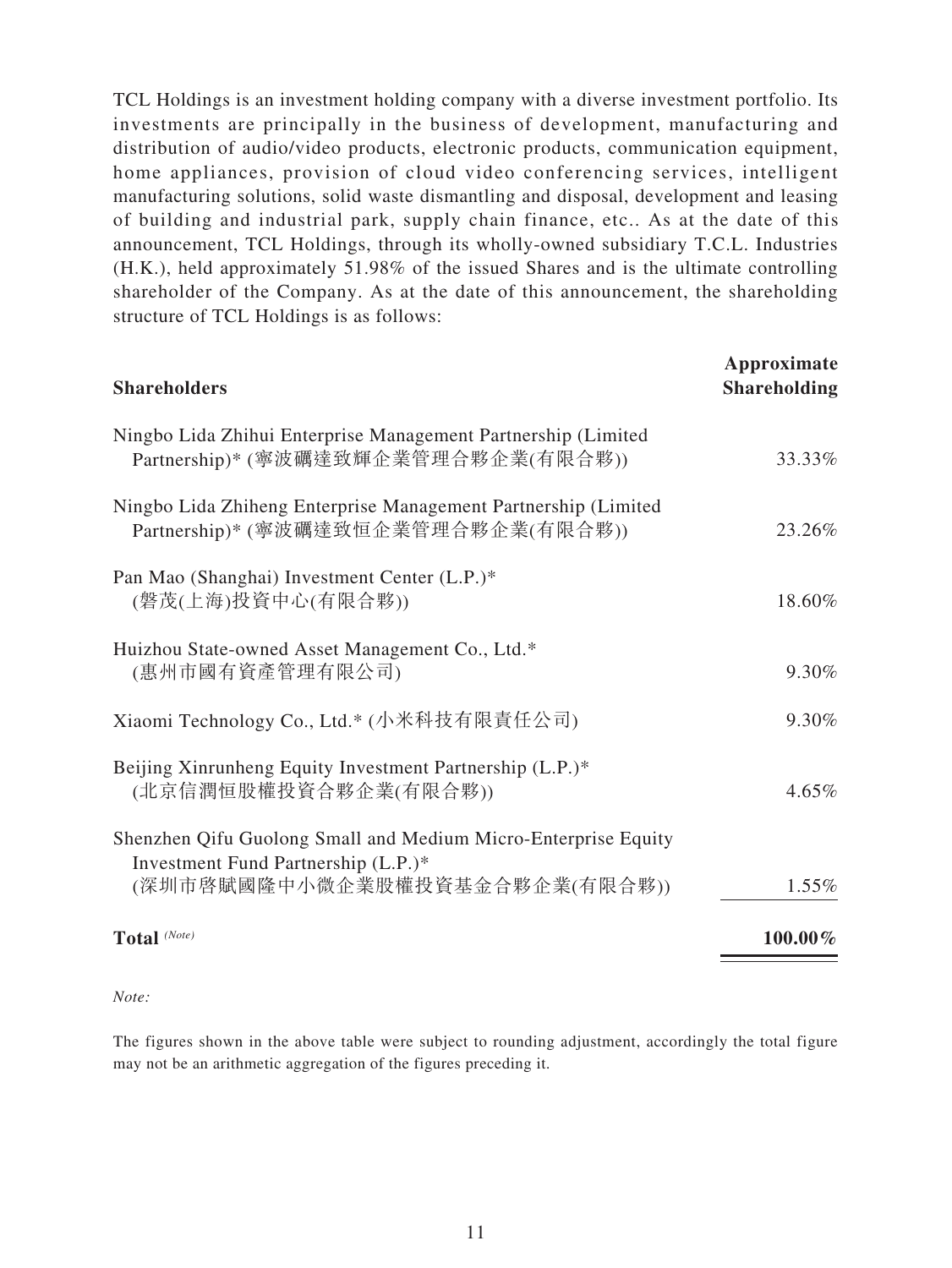### **DEFINITIONS**

In this announcement, unless the context otherwise requires, the following terms have the following meanings when used herein:

| "Agreement"             | the master photovoltaic power construction services<br>(2022) agreement dated 16 May 2022 entered into<br>between the Company and TCL Holdings;                                                                                                                                                                                                                                                                                                                                                                                                                                                                                                    |
|-------------------------|----------------------------------------------------------------------------------------------------------------------------------------------------------------------------------------------------------------------------------------------------------------------------------------------------------------------------------------------------------------------------------------------------------------------------------------------------------------------------------------------------------------------------------------------------------------------------------------------------------------------------------------------------|
| "Articles"              | the articles of association of the Company as amended<br>from time to time;                                                                                                                                                                                                                                                                                                                                                                                                                                                                                                                                                                        |
| "associate(s)"          | has the meaning ascribed to it under the Listing Rules;                                                                                                                                                                                                                                                                                                                                                                                                                                                                                                                                                                                            |
| "Board"                 | the board of Directors;                                                                                                                                                                                                                                                                                                                                                                                                                                                                                                                                                                                                                            |
| "Company"               | TCL Electronics Holdings Limited, a company incorporated<br>in the Cayman Islands with limited liability, the shares of<br>which are listed on the Main Board of the Stock Exchange<br>(stock code: 01070);                                                                                                                                                                                                                                                                                                                                                                                                                                        |
| "Construction Services" | the photovoltaic power generation facilities construction<br>services which may be provided by members of the Group<br>to members of TCL Holdings Group from time to time<br>pursuant to the Agreement, including but not limited to<br>procurement and provision of all equipment and materials<br>required for the construction projects, conducting<br>construction work (including but not limited to<br>construction design, component installation, construction<br>of temporary facilities at the construction site, commissioning<br>and conducting trial-runs), project management and<br>provision of relevant personnel training, etc.; |
| "connected person(s)"   | has the meanings ascribed to it under the Listing Rules;                                                                                                                                                                                                                                                                                                                                                                                                                                                                                                                                                                                           |
| "Director(s)"           | the director(s) of the Company;                                                                                                                                                                                                                                                                                                                                                                                                                                                                                                                                                                                                                    |
| "Group"                 | the Company and its subsidiaries;                                                                                                                                                                                                                                                                                                                                                                                                                                                                                                                                                                                                                  |
| "HK\$"                  | Hong Kong dollars, the lawful currency of Hong Kong;                                                                                                                                                                                                                                                                                                                                                                                                                                                                                                                                                                                               |
| "Hong Kong"             | the Hong Kong Special Administrative Region of the<br>PRC;                                                                                                                                                                                                                                                                                                                                                                                                                                                                                                                                                                                         |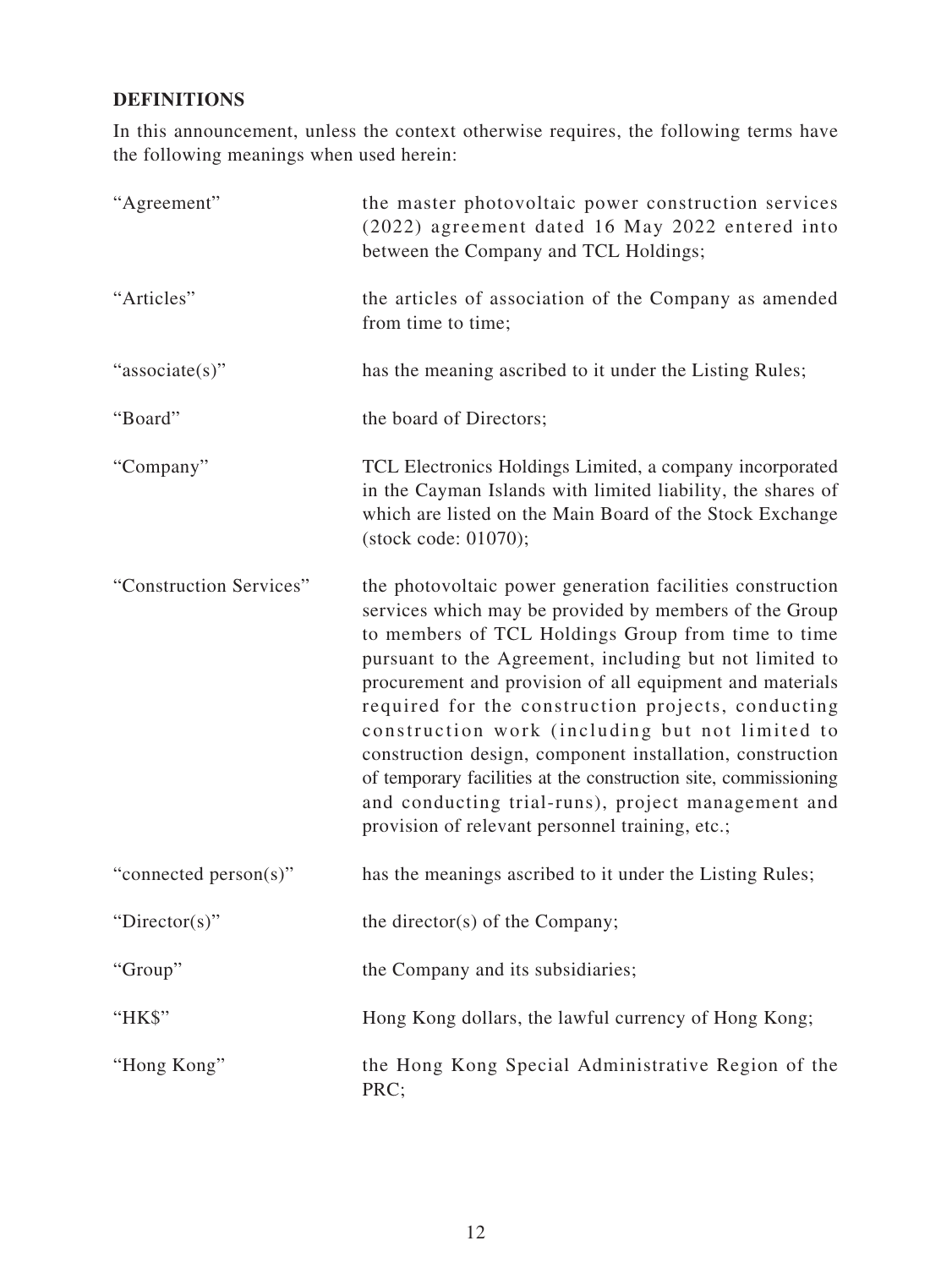| "Independent Third<br>Party(ies)"       | person(s) or company(ies) which is/are independent of<br>and not connected with any directors, chief executives,<br>controlling shareholders and substantial shareholders of<br>the Company or any of its subsidiaries and their respective<br>associates;                                                                                                                                                            |
|-----------------------------------------|-----------------------------------------------------------------------------------------------------------------------------------------------------------------------------------------------------------------------------------------------------------------------------------------------------------------------------------------------------------------------------------------------------------------------|
| "IoT"                                   | Internet of things;                                                                                                                                                                                                                                                                                                                                                                                                   |
| "Listing Rules"                         | the rules governing the listing of securities on the Stock<br>Exchange;                                                                                                                                                                                                                                                                                                                                               |
| "Operation and<br>Maintenance Services" | the photovoltaic power generation facilities/equipment<br>operation and maintenance services which may be<br>provided by members of the Group to members of TCL<br>Holdings Group from time to time pursuant to the<br>Agreement, including but not limited to the provision of<br>relevant services on management, repair, maintenance,<br>personnel training, component replacement, material<br>procurement, etc.; |
| "PRC"                                   | the People's Republic of China excluding Hong Kong, the<br>Macau Special Administrative Region of the PRC and<br>Taiwan for the purposes of this announcement;                                                                                                                                                                                                                                                        |
| "Share $(s)$ "                          | share(s) of the Company;                                                                                                                                                                                                                                                                                                                                                                                              |
| "Shareholder(s)"                        | $holder(s)$ of Share $(s)$ ;                                                                                                                                                                                                                                                                                                                                                                                          |
| "Stock Exchange"                        | The Stock Exchange of Hong Kong Limited;                                                                                                                                                                                                                                                                                                                                                                              |
| "subsidiary"                            | any entity within the meaning of the term "subsidiary" as<br>defined in the Listing Rules and the term "subsidiaries"<br>shall be construed accordingly;                                                                                                                                                                                                                                                              |
| "TCL Associates"                        | the associate(s) of TCL Holdings;                                                                                                                                                                                                                                                                                                                                                                                     |
| "TCL Holdings"                          | TCL Industries Holdings Co., Ltd.* (TCL實業控股股份<br>有限公司), formerly known as TCL Industries Holdings<br>(Guangdong) Inc.* (TCL實業控股(廣東)股份有限公司),<br>a joint stock limited company established under the laws<br>of the PRC;                                                                                                                                                                                                |